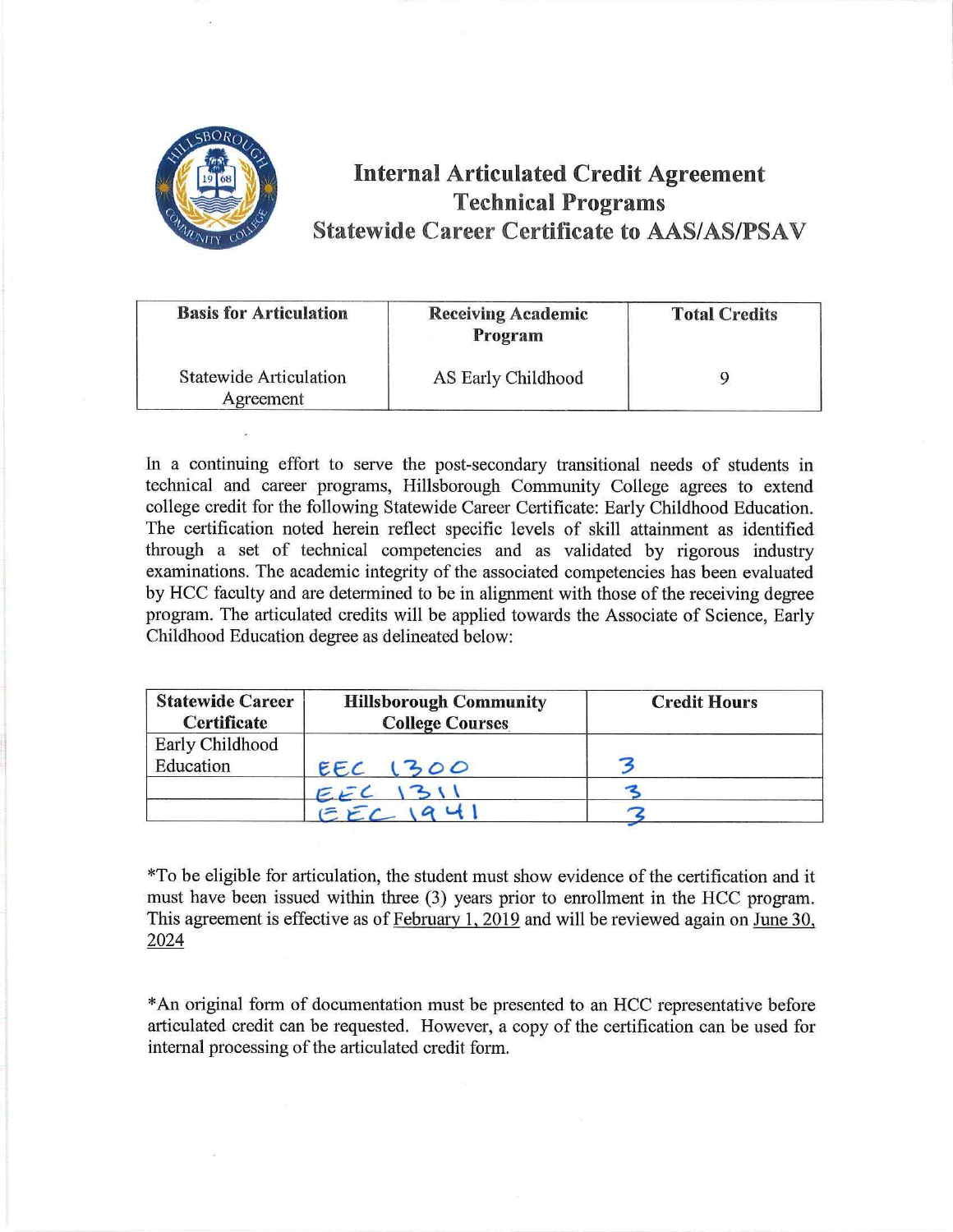# **HILLSBOROUGH COMMUNITY COLLEGE**

ue

Gwen Parsons Department Chair, Early Childhood Education

Date: Sheila Rios Dean  $\boldsymbol{\theta}$ Date:

Brian Mann Director, Associate in Science Programs

Date:

 $4 - 3 - 19$ 

Richard Senker Interim Vice President, Academic Affairs

Date: